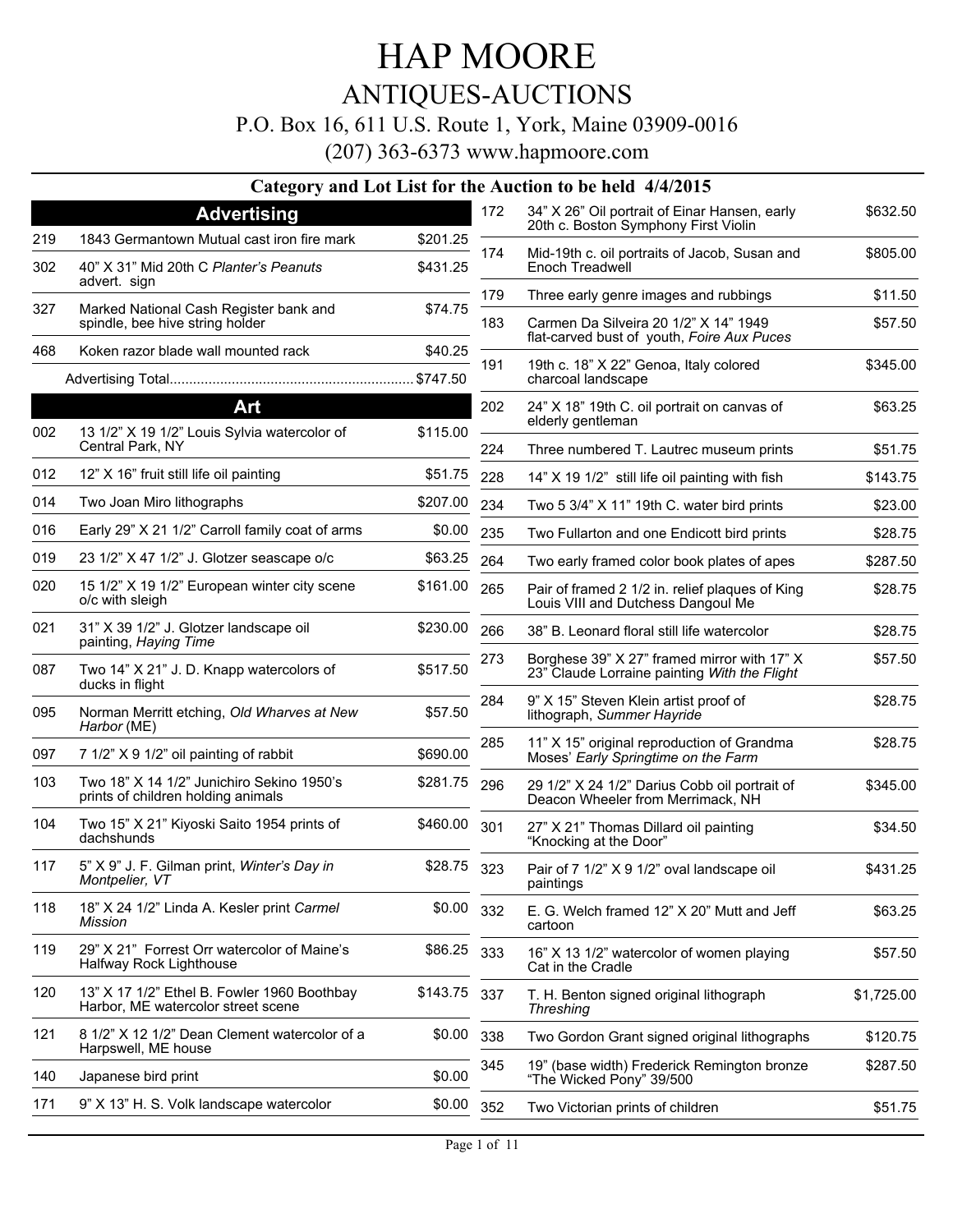### ANTIQUES-AUCTIONS

#### P.O. Box 16, 611 U.S. Route 1, York, Maine 03909-0016

|     |                                                                   |              |     | Category and Lot List for the Auction to be held 4/4/2015                                                      |          |
|-----|-------------------------------------------------------------------|--------------|-----|----------------------------------------------------------------------------------------------------------------|----------|
| 372 | 24" X 20" Jessie Fairbanks floral still life o/c<br>with duck     | \$57.50 123  |     | Two vols. bound 1920's Antique Magazine,<br>The Homes of Our Ancestors, and Old New<br><b>England Doorways</b> | \$11.50  |
| 373 | 12" X 18" Clark Oliver, 78 oil on canvas of<br>ship at sea        | \$632.50     | 175 | Small lot of misc. old books                                                                                   | \$575.00 |
| 375 | 24" X 36" R. D. Packer o/b of Mt. Washington<br>winter scene      | \$57.50 184  |     | Paul B. Du Chaillu's 1861 book, Equatorial<br>Africa                                                           | \$230.00 |
| 376 | 13" X 18 1/2' George Kunkel abstract<br>watercolor woodland scene | \$115.00 248 |     | 1871 Strafford Co, NH atlas and History of<br>Rockingham and Strafford Counties                                | \$115.00 |
| 377 | 10" X 14" George Kunkel abstract watercolor<br>riverscape         | \$57.50 249  |     | 1872 York County atlas                                                                                         | \$345.00 |
| 378 | 8 1/2" X 12 1/2" William Paskell watercolor of<br>sailboats       | \$201.25     | 253 | Four Baedeker's books: Paris, Germany,<br>Berlin and Italy                                                     | \$86.25  |
| 397 | Susan Ricker Knox 20" X 18" oil on canvas of                      | \$172.50     | 254 | Six vol. leather-bound set of Addison's Works                                                                  | \$86.25  |
|     | large tree in pond                                                |              | 314 | 15 leather-bound vol. set of Dickens' Works                                                                    | \$207.00 |
| 402 | Mask-carved armchair and side chair                               | \$28.75 315  |     | 10 leather-bound vol. set of Thackeray's<br>Works                                                              | \$230.00 |
| 425 | Watanabe 1967 signed print                                        | \$51.75      | 316 | 16 vol. leather-bound Cooper's Works                                                                           | \$258.75 |
| 434 | 22 1/2" X 31 1/2" C. R. Patterson print of<br>Calcutta            | \$34.50      | 398 | Lot of New England books on shipbuilding,<br>birds and local history                                           | \$115.00 |
| 454 | Egyptian Revival print                                            | \$51.75      | 486 | 14 Volumes Rickett's Wildflowers of the U.S.                                                                   | \$345.00 |
| 456 | Mikumo Japanese woodblock print of pagoda                         | \$5.75       | 487 | Two Vols. Beach, The Apples of New York                                                                        |          |
| 457 | Six Davidson and Sawyer prints                                    | \$74.75      |     |                                                                                                                | \$57.50  |
| 458 | Three Wallace Nutting prints                                      | \$28.75      | 488 | Jekyll's Some English Gardens and Garden<br>Ornaments                                                          | \$488.75 |
| 463 | Two Atkinson Fox prints                                           | \$11.50      | 489 | Four vols. Anne Pratt's Flowering Plants of<br><b>Great Britain</b>                                            | \$172.50 |
| 476 | 24" X 20" R. H. Gayler, Ogunquit, ME<br>townscape oil painting    | \$28.75      | 490 | Six vols. Hulme's Familiar Wild Flowers                                                                        | \$373.75 |
| 477 | 29" X 17" R. H. Gayler, Ogunquit ME,                              | \$11.50      | 491 | Two vols. Chamberlain, Nuttall's Ornithology                                                                   | \$57.50  |
|     | landscape oil painting                                            |              | 492 | Lot of six books on birds                                                                                      | \$143.75 |
| 478 | 20" X 16" Barbara Messer oil painting of<br>farmhouse             | \$0.00       |     |                                                                                                                |          |
| 479 | 17" X" 23" Beverly Messer oil painting of barn                    | \$0.00       |     | <b>China</b>                                                                                                   |          |
| 534 | Charles Lewis and Thomas Lupton sporting<br>prints                | \$51.75      | 003 | Pair 14" Asian vases                                                                                           | \$546.25 |
| 535 | Yoshitoshi Twelve Months Japanese                                 | \$1,495.00   | 004 | 19" Royal Crown Derby serving tray                                                                             | \$477.25 |
|     | woodblock prints (12)                                             |              | 094 | Meissen cake stand                                                                                             | \$270.25 |
| 539 | 1968 Chicago Bears poster                                         | \$23.00      | 110 | Large set Royal Doulton Dickensware dishes                                                                     | \$373.75 |
| 540 | 1974 USN poster, Assurance For Young Men                          | \$40.25      | 113 | 7 1/2" German floral porcelain vase and<br>crystal decanter                                                    | \$51.75  |
|     |                                                                   | \$12,063.50  | 114 | Lot of Mason's Vista brown transfer-ware                                                                       | \$115.00 |
|     | <b>Books</b>                                                      |              |     | plates and serving pieces, two comm. plates<br>and Imaria bowl                                                 |          |
| 075 | Lot o f books and ephemera on inkwell<br>collecting               | \$23.00      |     |                                                                                                                |          |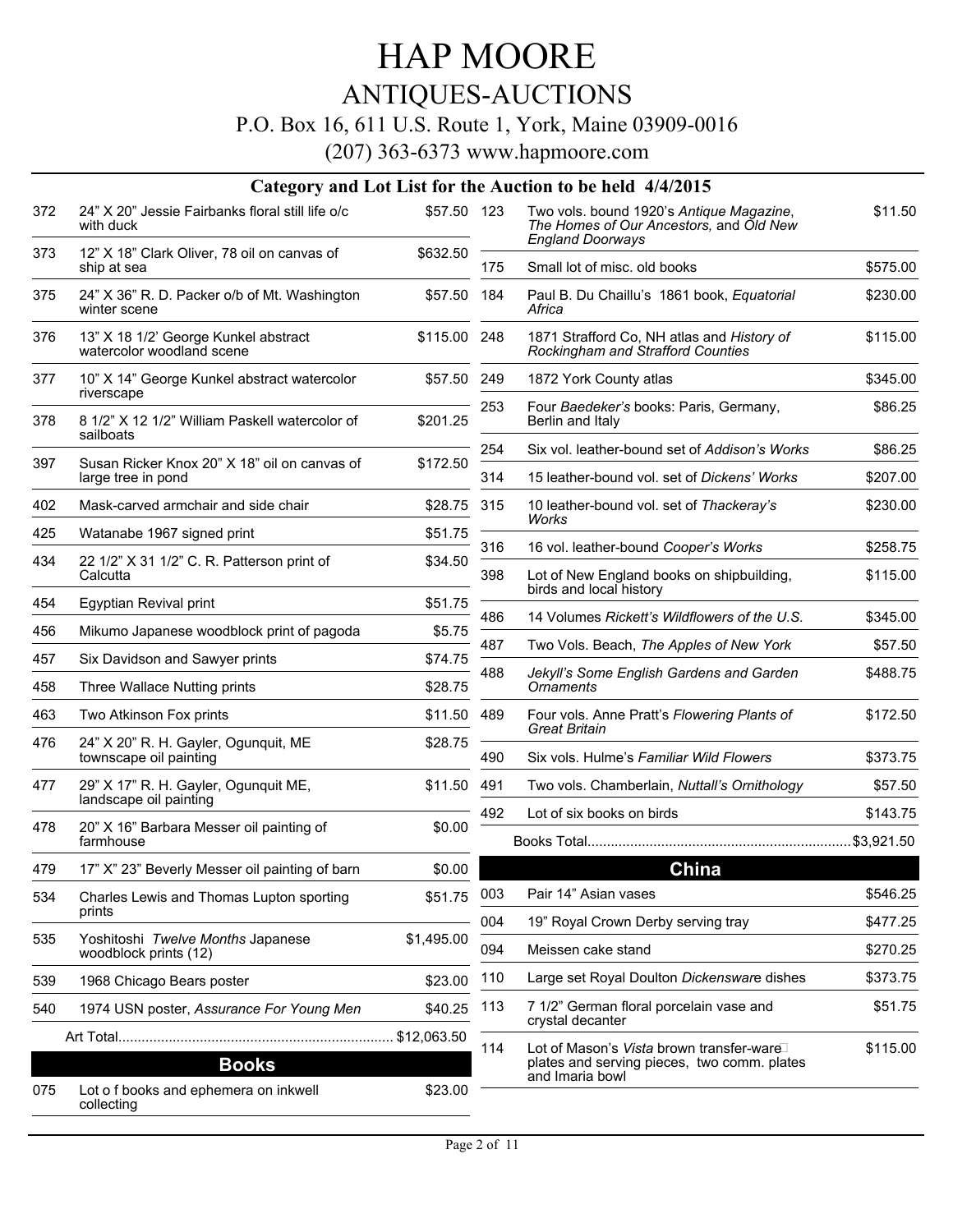### ANTIQUES-AUCTIONS

#### P.O. Box 16, 611 U.S. Route 1, York, Maine 03909-0016

|     |                                                                           |             |     | Category and Lot List for the Auction to be held 4/4/2015                                         |          |
|-----|---------------------------------------------------------------------------|-------------|-----|---------------------------------------------------------------------------------------------------|----------|
| 115 | Nine pieces Royal Doulton Bunnykins<br>children's dishes                  | \$11.50 280 |     | Large lot of American Railroad 1938 - 1944<br>timetables, magazines, maps and related<br>ephemera | \$74.75  |
| 126 | Set of forty-four St Ann's Church, Wollaston,<br>MA. commemorative plates | \$0.00      | 422 | Lot of Holliston, MA ephemera                                                                     | \$143.75 |
| 138 | Large lot of Royal Crown Derby dinner china                               | \$920.00    | 424 | Lot of firehouse and other ephemera                                                               | \$120.75 |
| 153 | Large lot of misc. decorated world china                                  | \$230.00    | 426 | Diverse lot of Decatur family                                                                     | \$97.75  |
| 185 | 18" 19th c. Chinese five-claw dragon motif<br>shallow ceramic bowl        | \$891.25    |     | (Portsmouth/Kittery) WWi era photographs<br>and ephemera                                          |          |
| 189 |                                                                           | \$120.75    |     |                                                                                                   |          |
|     | Set of eight 9 1/2 in. Dresden floral plates                              |             |     | <b>Firehouse</b>                                                                                  |          |
| 221 | Six 8" 19th C Asian butterfly decorated plates<br>and eight salts         | \$161.00    | 226 | Brass 19th c. English fire helmet                                                                 | \$258.75 |
| 269 | Lot of three Majolica dishes                                              | \$172.50    |     |                                                                                                   |          |
| 383 | Large lot of English Royalty china                                        | \$28.75     |     | <b>Furniture</b>                                                                                  |          |
| 388 | Four York, ME commemorative Wedgwood                                      | \$11.50     | 015 | Scottish motif reverse-painted mirror                                                             | \$28.75  |
|     | plates                                                                    |             | 078 | Eastlake marble top table                                                                         | \$57.50  |
| 506 | Large set of Minton Ardmore china                                         | \$385.25    | 080 | Set of three glass top paint-decorated nesting                                                    | \$74.75  |
| 507 | Lot of world china                                                        | \$218.50    |     | tables                                                                                            |          |
| 508 | 19" Chesnut platter and five soups                                        | \$51.75     | 081 | Set of four nesting tables with marquetry                                                         | \$293.25 |
|     |                                                                           |             | 084 | Sheraton style armchair with carving                                                              | \$143.75 |
|     | <b>Clocks</b>                                                             |             | 085 | 16" square curio case with medial shelf                                                           | \$230.00 |
| 325 | E. N. Welch figural cast iron shelf clock                                 | \$80.50     | 089 | Four stack barrister bookcase                                                                     | \$230.00 |
| 518 | Birge & Fuller double steeple clock                                       | \$224.25    | 090 | Henredon 7'9" glazed panel display cabinet                                                        | \$0.00   |
|     |                                                                           |             | 091 | Early 20th C. ball and claw foot upholstered<br>wing chair                                        | \$230.00 |
|     | <b>Dolls</b>                                                              |             | 092 | C. 1910 standing birch library card file                                                          | \$109.25 |
| 162 | Farnell Scottish 14" Betty doll                                           | \$143.75    | 093 | 37 in. Empire mahogany tilt-top tea table                                                         | \$57.50  |
| 313 | 19th c. 10 in. dressed Chinese doll                                       | \$23.00     | 096 | Hunzinger armchair                                                                                | \$11.50  |
| 360 | 26" Blonde bisque head doll                                               | \$115.00    | 155 | Asian rosewood marble insert stand                                                                | \$86.25  |
| 367 | S. & H. 16 1/2" bisque head doll                                          | \$109.25    |     |                                                                                                   | \$316.25 |
| 368 | 12" L. W. & Co. bisque head doll                                          | \$115.00    | 156 | 20th c. 28" cherry Queen Anne style drop leaf<br>table                                            |          |
| 396 | 6" bisque doll                                                            | \$218.50    | 157 | Set of four shield-back Empire mahogany side<br>chairs                                            | \$69.00  |
| 411 | 19th C doll cradle with cloth doll                                        | \$115.00    |     |                                                                                                   |          |
|     |                                                                           | .\$839.50   | 166 | Chinese Export leather-bound camphor-wood<br>storage trunk                                        | \$57.50  |
|     | <b>Ephemera</b>                                                           |             | 167 | Early 19th C tapered leg wing chair                                                               | \$115.00 |
| 011 | 1750 York County, PA Lt. Gov. James<br>Hamilton appointment document      | \$230.00    | 173 | Four drawer 19th c. walnut chest on turned<br>legs                                                | \$143.75 |
| 192 | 6" X 4" 17th c. Latin illuminated page                                    | \$115.00    | 180 | Tilt-top mahgany table                                                                            | \$51.75  |
|     |                                                                           |             |     |                                                                                                   |          |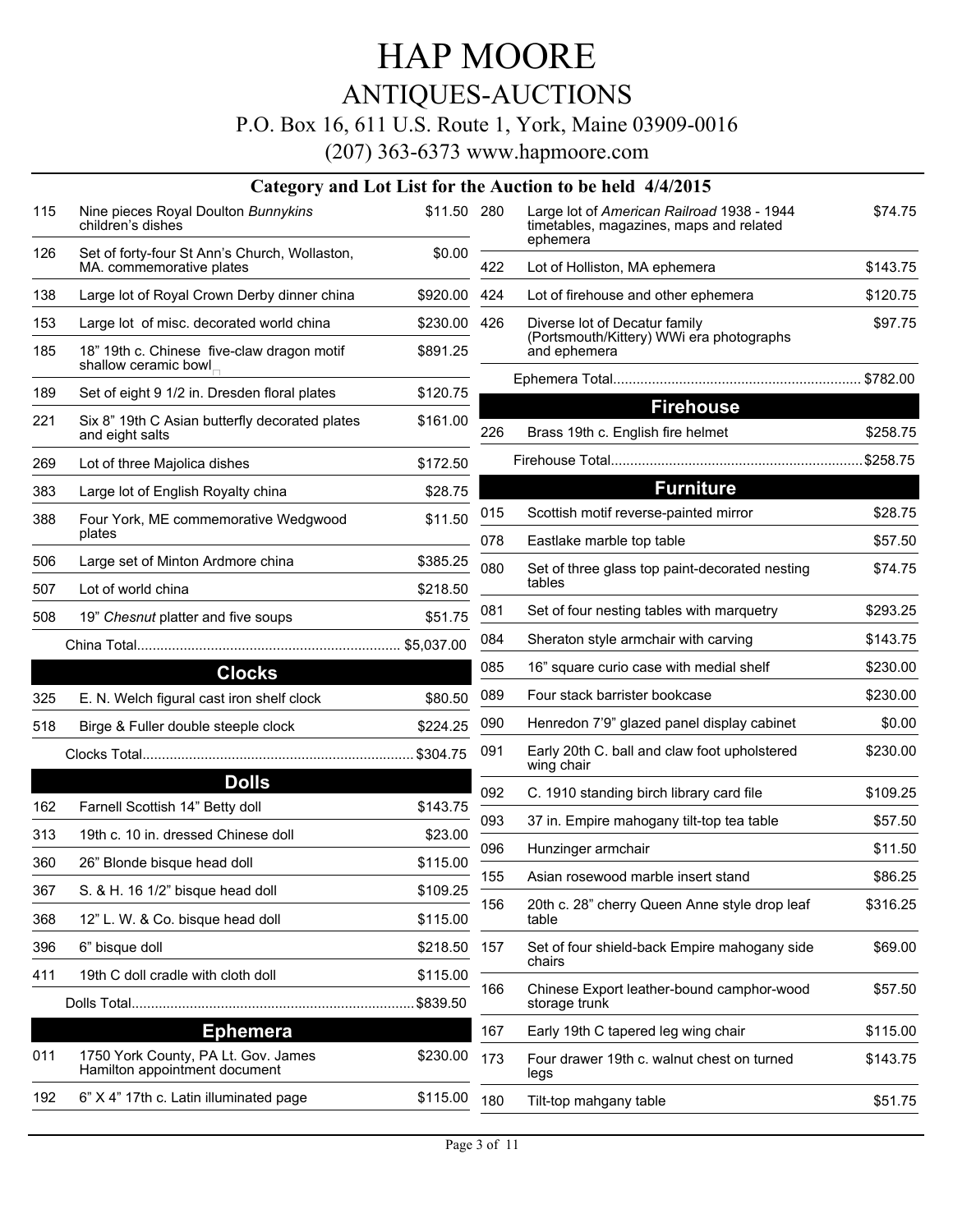# ANTIQUES-AUCTIONS

#### P.O. Box 16, 611 U.S. Route 1, York, Maine 03909-0016

|     |                                                          |             |     | Category and Lot List for the Auction to be held 4/4/2015                 |            |
|-----|----------------------------------------------------------|-------------|-----|---------------------------------------------------------------------------|------------|
| 197 | Empire mahogany card table                               | \$28.75 445 |     | Grain painted wall cupboard with four interior<br>drawers                 | \$86.25    |
| 199 | Two early 20th C. decorative pedestals                   | \$28.75     | 447 | 19" Square bamboo garden table                                            | \$28.75    |
| 201 | 50" carved 19th c. Continental walnut peg<br>rack        | \$201.25    | 464 | Cir. 1900 Oak tool box                                                    | \$103.50   |
| 214 | 20th C. child's Chippendale armchair                     | \$51.75     | 465 | 54" X 36" Gilt framed beveled glass mirror                                | \$57.50    |
| 225 | 38 X 30 X 12 in. 19th c. pine bucket bench               | \$57.50     | 480 | Chippendale style ball and claw foot side                                 | \$11.50    |
| 227 | 22" X 13" fancy carved period Chippendale<br>mirror      | \$632.50    | 481 | chair<br>Chippendale style dish top 29" mahogany tea                      | \$51.75    |
| 250 | Fancy brass umbrella stand                               | \$51.75     |     | table                                                                     |            |
| 268 | Fancy wicker stool                                       | \$28.75     | 519 | Two fancy gilt mirrors 33" and 26"                                        | \$74.75    |
| 274 | 85" X 28" standing pier mirror                           | \$57.50     | 520 | Pair of Victorian shield back chairs                                      | \$23.00    |
| 289 | Four 20th C. ball and claw foot Chippendale              | \$86.25     | 521 | 23" diam. marble top iron garden table                                    | \$86.25    |
|     | style side chairs                                        |             | 522 | 38" tall spindled country rocker                                          | \$28.75    |
| 317 | 42" Three panel stick and ball folding screen            | \$103.50    | 523 | Empire mahogany card table                                                | \$28.75    |
| 343 | Pair of high back wicker armchairs                       | \$230.00    | 524 | Scroll foot Empire tripod tea table                                       | \$28.75    |
| 344 | 6' wicker sofa                                           | \$28.75     | 525 | Turned leg 19th C. maple drop-leaf table                                  | \$63.25    |
| 353 | 45" X 24" Victorian mahogany lady's desk<br>over drawers | \$287.50    | 527 | 35" X 19" splay leg 18th C. one drawer table                              | \$230.00   |
| 354 | 26" diam. c. 1900 gallery top mahogany table             | \$51.75     | 528 | Two drawer rope leg mahogany stand                                        | \$138.00   |
|     |                                                          |             | 529 | Two drawer rope leg stand with inlaid panels                              | \$40.25    |
| 355 | 30" X 25" stick and ball side table with medial<br>shelf | \$103.50    | 530 | 62" Victorian medallion-back settee                                       | \$115.00   |
| 356 | Cir. 1900 heavily carved mahogany armchair               | \$57.50     | 531 | Drop-leaf campaign table                                                  | \$115.00   |
| 357 | Pair of shaped top inlaid side tables                    | \$97.75     | 532 | Decorated two section magazine rack                                       | \$46.00    |
| 358 | Mahogany etagere                                         | \$115.00    | 533 | 30" C. 1920 mahogany writing desk and chair                               | \$345.00   |
| 395 | Mirror with reverse-painted panel                        | \$51.75     | 536 | 28" Rennaissance Revival hexagonal<br>ebonized table                      | \$86.25    |
| 399 | Wallace Nutting fanback writing arm Windsor<br>armchair  | \$345.00    | 538 | 70" X 31" X 15" Glazed door mahogany<br>cabinet                           | \$57.50    |
| 400 | Marble inset 36" Asian rosewood plant stand              | \$69.00     |     |                                                                           | \$7,889.00 |
| 401 | Pair of carved crest Victorian side chairs               | \$28.75     |     | <b>General</b>                                                            |            |
| 403 | Genre motif repousse brass wood box                      | \$74.75     | 009 | 19th c. pewter lavabo                                                     | \$80.50    |
| 404 | Barrel-back Victorian upholstered armchair               | \$40.25     | 013 | Sandwich whale oil lamp, mortar and pestle                                |            |
| 405 | 53" ebonized Asian etagere                               | \$488.75    |     | and metal-strapped box                                                    | \$51.75    |
| 414 | 39 1/2 X 21 1/2" tapered leg pine table                  | \$74.75     | 017 | 28 in. Stacy Bryanton Canada goose field<br>decoy in feeding position     | \$115.00   |
| 415 | Tripod maple candle stand                                | \$57.50     | 018 |                                                                           | \$230.00   |
| 416 | 17" tall X 61" X 15" turned leg country bench            | \$120.75    | 076 | 18 in. eider drake decoy<br>A. Santini Art Deco-style sculpture of female | \$97.75    |
| 417 | Tapered leg country pine stand                           | \$86.25     |     | dancer                                                                    |            |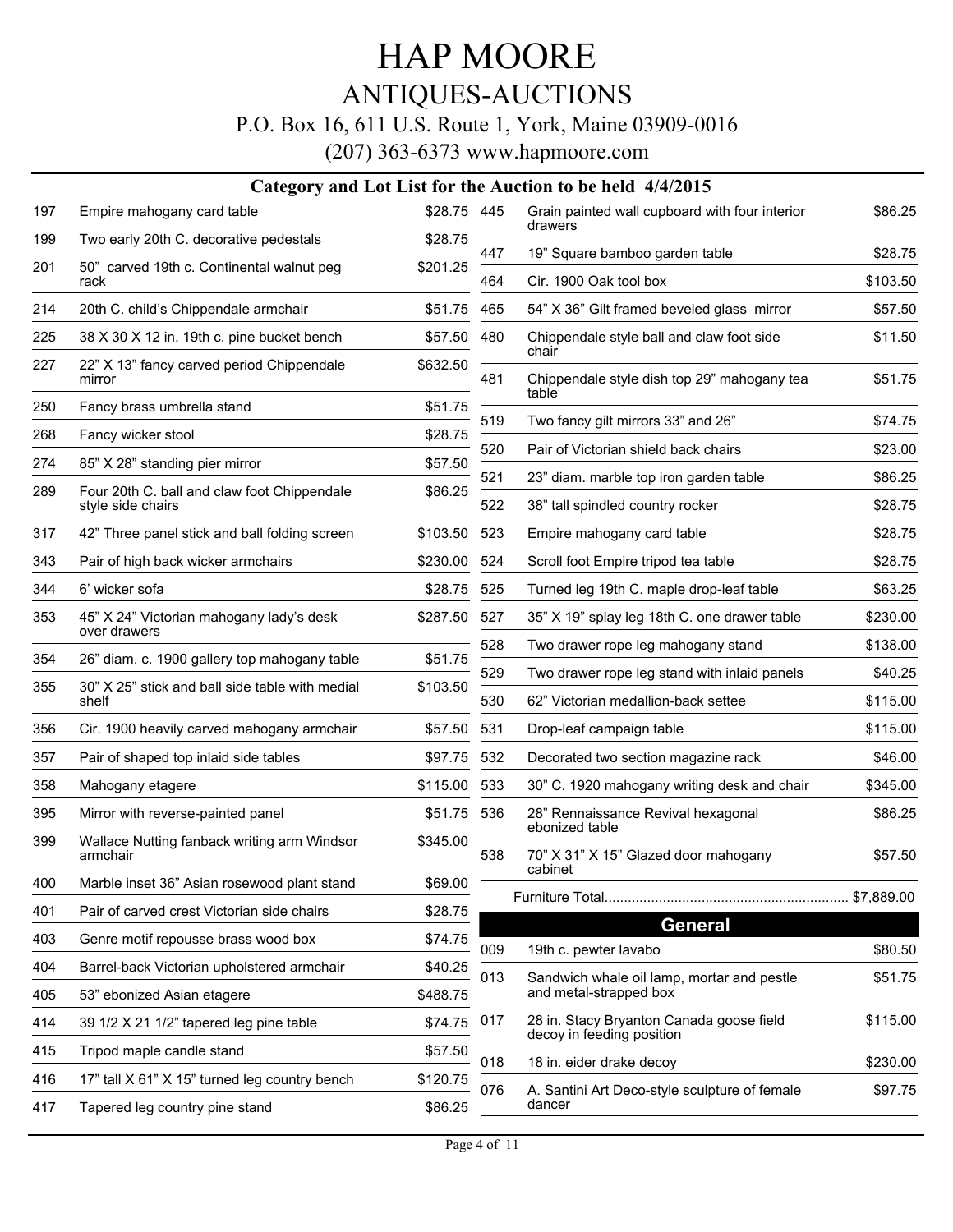## HAP MOORE ANTIQUES-AUCTIONS

#### P.O. Box 16, 611 U.S. Route 1, York, Maine 03909-0016

|     | Category and Lot List for the Auction to be held 4/4/2015               |              |     |                                                                                 |          |  |  |  |
|-----|-------------------------------------------------------------------------|--------------|-----|---------------------------------------------------------------------------------|----------|--|--|--|
| 077 | 19th c. toy wooden horse-drawn coach                                    | \$172.50 308 |     | Elephant-form cigarette dispenser                                               | \$172.50 |  |  |  |
| 079 | Enterprise 21.73 coffee grinder, w/ 9 " wheel                           | \$235.75     | 309 | Two metallic vase stands                                                        | \$40.25  |  |  |  |
| 098 | DWH stamped mallard drake decoy                                         | \$0.00       | 320 | 26" metallic cat garden ornament                                                | \$632.50 |  |  |  |
| 105 | Pair 9" ornamental marble table pedestals                               | \$316.25     | 321 | Mounted pair of bronze bells                                                    | \$345.00 |  |  |  |
| 124 | Stagecoach and cottage doorstops                                        | \$86.25      | 324 | Pool cue holder and cues                                                        | \$40.25  |  |  |  |
| 150 | 3 1/4" early carved stone Buddha                                        | \$40.25      | 328 | 12" Tiffany sterling bowl                                                       | \$0.00   |  |  |  |
| 151 | Lot of misc. 19th and 20th C colored glass<br>and china                 | \$97.75      | 335 | Three hanging baskets                                                           | \$0.00   |  |  |  |
| 176 | Sterling top walking stick                                              | \$23.00      | 336 | 3 1/2 X 2 1/2 in. Charles Lindberg 1927<br>commemorative medal                  | \$74.75  |  |  |  |
| 186 | 19 1/2" X 13 1/2" Asian mahogany tray with<br>incised brass center mark | \$5.75       | 342 | Lot of vintage purses                                                           | \$17.25  |  |  |  |
| 204 | Six various size gilded picture frames                                  | \$28.75      | 349 | Coffee grinder                                                                  | \$0.00   |  |  |  |
| 210 | Four sewing birds                                                       | \$287.50     | 365 | Enameled Japanese pencil box and bowl, and<br>Asian painted paper panels        | \$40.25  |  |  |  |
| 215 | Old gray-painted 13 1/2" wooden firkin                                  | \$63.25      | 366 | 9" Coinchon cast metal lion                                                     | \$63.25  |  |  |  |
| 222 | Five doorstops                                                          | \$86.25      | 374 | 27 1/2" X 11" Asian carved and gilded                                           | \$690.00 |  |  |  |
| 229 | Pair of 23" X 6" floral-carved architectural<br>panels                  | \$28.75      | 379 | dragon-form wall ornament<br>Lot of misc household woodenware and<br>metalware  | \$201.25 |  |  |  |
| 242 | P. Crispin, Limoges pear-shaped trinket box                             | \$287.50     |     |                                                                                 |          |  |  |  |
| 243 | Jade-inset Asian jewelry cabinet                                        | \$126.50     | 387 | Fourteen Beatrix Potter figures                                                 | \$195.50 |  |  |  |
| 245 | Hanging splint wall basket                                              | \$28.75      | 389 | Lot of Royal Doulton and Goebel figurines<br>and a vase                         | \$74.75  |  |  |  |
| 246 | 15 1/2" double-handled Asian bronze vase                                | \$143.75     | 394 | Table-mounted Aug. (Auguste) Moreau 20"<br>bronze of woman with tablet          | \$230.00 |  |  |  |
| 247 | Lot of stereo views                                                     | \$103.50     | 408 | Large lot of 19th c. household woodenware                                       | \$115.00 |  |  |  |
| 251 | Large cutlery carrier and early turned bowl                             | \$63.25      |     | and metalware, quilt rack and work table                                        |          |  |  |  |
| 255 | 9" cast iron floral doorstop                                            | \$63.25      | 410 | Lot of misc. ceramics and glassware                                             | \$28.75  |  |  |  |
| 256 | Box-framed hanging English candle holder                                | \$172.50 419 |     | Three German bisque figures                                                     | \$11.50  |  |  |  |
| 259 | Lot of fancy c. 1900 decorative desk<br>accessories                     | \$287.50 420 |     | Lot with spongeware pitcher, States plate and<br>five figural toothpick holders | \$40.25  |  |  |  |
| 262 | 19th c. pottery Turk's head mold                                        | \$28.75 421  |     | Lot of jack knives                                                              | \$143.75 |  |  |  |
| 263 | Winged angel-form shelf and molded plaster<br>putti                     | \$51.75      | 430 | S. Sortini 22 1/2" bronze of lady with flower                                   | \$373.75 |  |  |  |
| 279 | Pair of nautical anchor andirons                                        | \$126.50     | 437 | Moorish wire bird cage                                                          | \$63.25  |  |  |  |
| 287 | Four 19th c. walking sticks                                             | \$63.25      | 439 | Mounted deer head                                                               | \$74.75  |  |  |  |
| 288 | Wrought iron wire Welcome sign and Hubley                               | \$40.25      | 440 | Lot of splint baskets and small pantry box                                      | \$74.75  |  |  |  |
|     | cat doorstop                                                            |              | 441 | Covered 10" diam. splint basket                                                 | \$97.75  |  |  |  |
| 292 | Blackamoor ashtray stand                                                | \$23.00      | 442 | 32" Hound hollow copper weathervane                                             | \$143.75 |  |  |  |
| 295 | Holosteric barometer                                                    | \$28.75      | 450 | Lot of souvenir items including paperweights                                    | \$28.75  |  |  |  |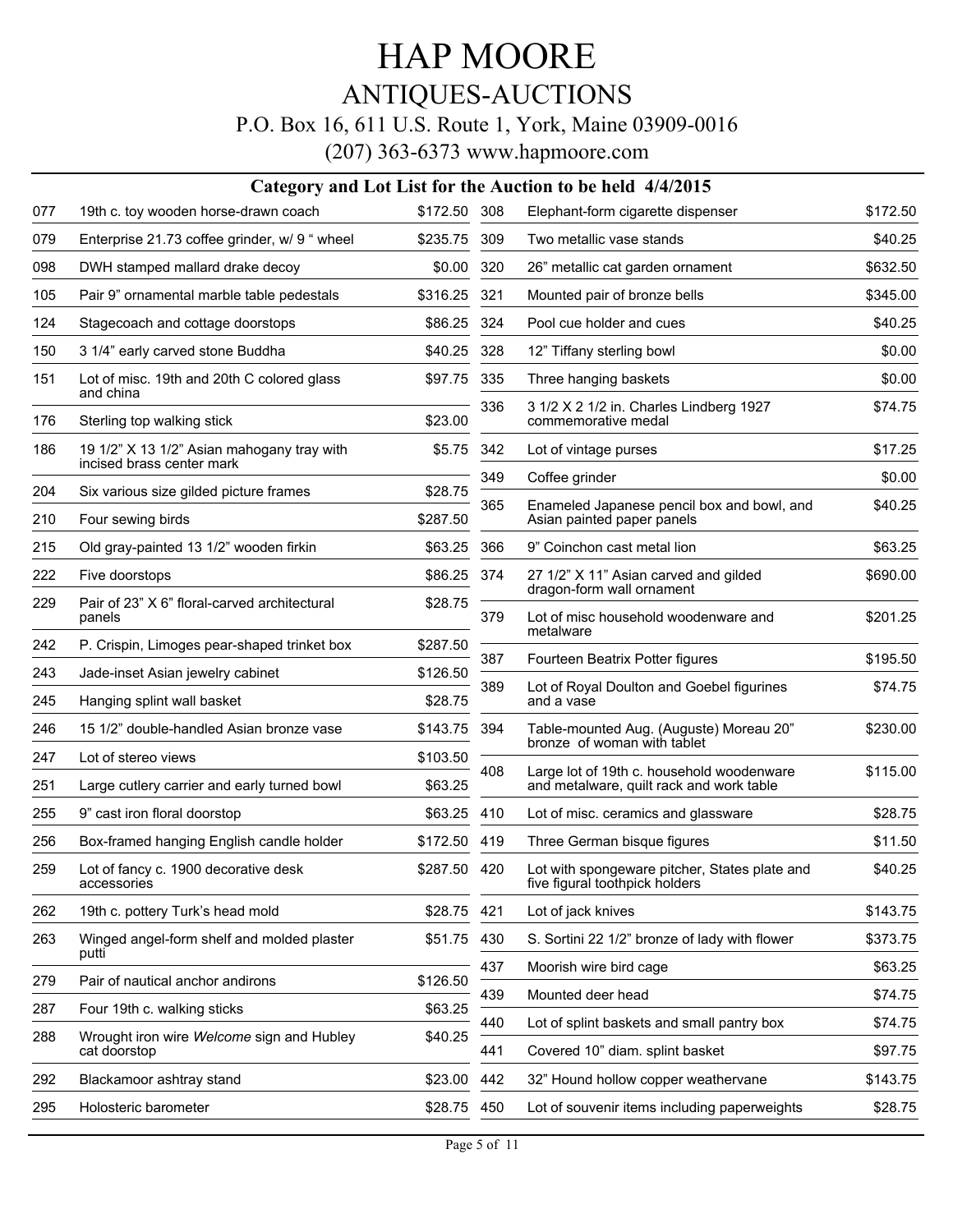### ANTIQUES-AUCTIONS

#### P.O. Box 16, 611 U.S. Route 1, York, Maine 03909-0016

| \$86.25 195<br>"Southside Rd" sign<br>Seven differing form crystal vases<br>455<br>467<br>Large lot of barber shop items and advertising<br>\$293.25 272<br>9" footed crystal compote<br>469<br>Bronze Pekinese dog<br>\$109.25<br>310<br>Four pieces of silver overlay glassware<br>471<br>Two New England folk art maple sugar molds<br>\$17.25 312<br>26" Art glass vase<br>472<br>Lot of carpet balls<br>\$28.75<br>346<br>475<br>Cir. 1910 medical kit in fitted box<br>\$11.50 347<br>pickle casters<br>484<br>1870 David Glasgow Farraqutt bronze medal<br>\$11.50<br>16" crystal and 14" floral pressed glass vases<br>384<br>496<br>Early 20th c. sign, Black Cat Garage,<br>\$345.00<br>Portsmouth, NH<br>385<br>Fair cup<br>Pair 15" ornamental cast iron German<br>499<br>\$747.50<br>Shepherds<br>Lot of twelve paperweights<br>386<br>503<br>Blue firkin<br>\$178.25<br>497<br>30 1/2" cranberry glass vase<br>510<br>16" dia. crystal punch bowl with 23 1/2"<br>English decanter rack<br>\$74.75 500<br>underplate and twelve cups<br>511<br>Lot of misc. 19th C. copper cooking and table<br>\$115.00<br>9 1/2" blue Jeny Lind bottle<br>509<br>ware<br>514<br>19th C brass coffee grinder<br>\$51.75<br>512<br>16 1/2" blown deep green bottle<br>515<br>Lot of misc. brass candlesticks and table<br>\$28.75<br>accessories<br>516<br>Nine over two drawer hanging spice set<br>\$138.00<br>022<br>6" X 6" fancy Dreyfus inkstand<br>517<br>Small traveling mahogany medicine cabinet<br>\$431.25<br>8" X 8" Champleve inkwell<br>023 | \$241.50<br>\$28.75<br>\$120.75<br>\$11.50                             |
|----------------------------------------------------------------------------------------------------------------------------------------------------------------------------------------------------------------------------------------------------------------------------------------------------------------------------------------------------------------------------------------------------------------------------------------------------------------------------------------------------------------------------------------------------------------------------------------------------------------------------------------------------------------------------------------------------------------------------------------------------------------------------------------------------------------------------------------------------------------------------------------------------------------------------------------------------------------------------------------------------------------------------------------------------------------------------------------------------------------------------------------------------------------------------------------------------------------------------------------------------------------------------------------------------------------------------------------------------------------------------------------------------------------------------------------------------------------------------------------------------------------------------------------------------------|------------------------------------------------------------------------|
|                                                                                                                                                                                                                                                                                                                                                                                                                                                                                                                                                                                                                                                                                                                                                                                                                                                                                                                                                                                                                                                                                                                                                                                                                                                                                                                                                                                                                                                                                                                                                          |                                                                        |
|                                                                                                                                                                                                                                                                                                                                                                                                                                                                                                                                                                                                                                                                                                                                                                                                                                                                                                                                                                                                                                                                                                                                                                                                                                                                                                                                                                                                                                                                                                                                                          |                                                                        |
|                                                                                                                                                                                                                                                                                                                                                                                                                                                                                                                                                                                                                                                                                                                                                                                                                                                                                                                                                                                                                                                                                                                                                                                                                                                                                                                                                                                                                                                                                                                                                          |                                                                        |
|                                                                                                                                                                                                                                                                                                                                                                                                                                                                                                                                                                                                                                                                                                                                                                                                                                                                                                                                                                                                                                                                                                                                                                                                                                                                                                                                                                                                                                                                                                                                                          |                                                                        |
|                                                                                                                                                                                                                                                                                                                                                                                                                                                                                                                                                                                                                                                                                                                                                                                                                                                                                                                                                                                                                                                                                                                                                                                                                                                                                                                                                                                                                                                                                                                                                          | Fifteen pieces of green glass canister set<br>\$115.00                 |
|                                                                                                                                                                                                                                                                                                                                                                                                                                                                                                                                                                                                                                                                                                                                                                                                                                                                                                                                                                                                                                                                                                                                                                                                                                                                                                                                                                                                                                                                                                                                                          | Decorated and another cranberry coin spot<br>\$172.50                  |
|                                                                                                                                                                                                                                                                                                                                                                                                                                                                                                                                                                                                                                                                                                                                                                                                                                                                                                                                                                                                                                                                                                                                                                                                                                                                                                                                                                                                                                                                                                                                                          |                                                                        |
|                                                                                                                                                                                                                                                                                                                                                                                                                                                                                                                                                                                                                                                                                                                                                                                                                                                                                                                                                                                                                                                                                                                                                                                                                                                                                                                                                                                                                                                                                                                                                          | \$155.25<br>Small lot of cranberry glass, incl. 1906 Elmira<br>\$23.00 |
|                                                                                                                                                                                                                                                                                                                                                                                                                                                                                                                                                                                                                                                                                                                                                                                                                                                                                                                                                                                                                                                                                                                                                                                                                                                                                                                                                                                                                                                                                                                                                          | \$74.75                                                                |
|                                                                                                                                                                                                                                                                                                                                                                                                                                                                                                                                                                                                                                                                                                                                                                                                                                                                                                                                                                                                                                                                                                                                                                                                                                                                                                                                                                                                                                                                                                                                                          | \$40.25                                                                |
|                                                                                                                                                                                                                                                                                                                                                                                                                                                                                                                                                                                                                                                                                                                                                                                                                                                                                                                                                                                                                                                                                                                                                                                                                                                                                                                                                                                                                                                                                                                                                          | \$63.25                                                                |
|                                                                                                                                                                                                                                                                                                                                                                                                                                                                                                                                                                                                                                                                                                                                                                                                                                                                                                                                                                                                                                                                                                                                                                                                                                                                                                                                                                                                                                                                                                                                                          | \$230.00                                                               |
|                                                                                                                                                                                                                                                                                                                                                                                                                                                                                                                                                                                                                                                                                                                                                                                                                                                                                                                                                                                                                                                                                                                                                                                                                                                                                                                                                                                                                                                                                                                                                          | \$218.50                                                               |
|                                                                                                                                                                                                                                                                                                                                                                                                                                                                                                                                                                                                                                                                                                                                                                                                                                                                                                                                                                                                                                                                                                                                                                                                                                                                                                                                                                                                                                                                                                                                                          |                                                                        |
|                                                                                                                                                                                                                                                                                                                                                                                                                                                                                                                                                                                                                                                                                                                                                                                                                                                                                                                                                                                                                                                                                                                                                                                                                                                                                                                                                                                                                                                                                                                                                          | <b>Inkwells</b>                                                        |
|                                                                                                                                                                                                                                                                                                                                                                                                                                                                                                                                                                                                                                                                                                                                                                                                                                                                                                                                                                                                                                                                                                                                                                                                                                                                                                                                                                                                                                                                                                                                                          | \$431.25                                                               |
|                                                                                                                                                                                                                                                                                                                                                                                                                                                                                                                                                                                                                                                                                                                                                                                                                                                                                                                                                                                                                                                                                                                                                                                                                                                                                                                                                                                                                                                                                                                                                          | \$373.75                                                               |
| 526<br>Six shield back Victorian dining chairs<br>\$11.50<br>024<br>6" Marble coffin inkstand                                                                                                                                                                                                                                                                                                                                                                                                                                                                                                                                                                                                                                                                                                                                                                                                                                                                                                                                                                                                                                                                                                                                                                                                                                                                                                                                                                                                                                                            | \$115.00                                                               |
| 551<br>pickable books lot<br>\$546.25<br>025<br>10 1/4" Dresden floral double inkwell                                                                                                                                                                                                                                                                                                                                                                                                                                                                                                                                                                                                                                                                                                                                                                                                                                                                                                                                                                                                                                                                                                                                                                                                                                                                                                                                                                                                                                                                    | \$230.00                                                               |
| 026<br>5" Champleve inkwell                                                                                                                                                                                                                                                                                                                                                                                                                                                                                                                                                                                                                                                                                                                                                                                                                                                                                                                                                                                                                                                                                                                                                                                                                                                                                                                                                                                                                                                                                                                              | \$172.50                                                               |
| <b>Glass</b><br>027<br>6" Fancy sterling inkwell and pen                                                                                                                                                                                                                                                                                                                                                                                                                                                                                                                                                                                                                                                                                                                                                                                                                                                                                                                                                                                                                                                                                                                                                                                                                                                                                                                                                                                                                                                                                                 | \$172.50                                                               |
| 116<br>8" Crystal water pitcher<br>\$63.25<br>028                                                                                                                                                                                                                                                                                                                                                                                                                                                                                                                                                                                                                                                                                                                                                                                                                                                                                                                                                                                                                                                                                                                                                                                                                                                                                                                                                                                                                                                                                                        | Tiffany Studios inkwell and calendar holder<br>\$316.25                |
| 125<br>16" and 19" crystal candlesticks<br>\$63.25<br>029                                                                                                                                                                                                                                                                                                                                                                                                                                                                                                                                                                                                                                                                                                                                                                                                                                                                                                                                                                                                                                                                                                                                                                                                                                                                                                                                                                                                                                                                                                | \$86.25<br>8 1/2" X 6" mask design double well inkstand                |
| Signed Branson 1995 20" art glass vase<br>\$109.25<br>141<br>030<br>142<br>Signed Nourot 10 1/2" patterned white art<br>\$51.75<br>books on the Lusitania                                                                                                                                                                                                                                                                                                                                                                                                                                                                                                                                                                                                                                                                                                                                                                                                                                                                                                                                                                                                                                                                                                                                                                                                                                                                                                                                                                                                | \$201.25<br>1 3/4 in. silver-plated Lusitania inkwell & 3              |
| glass vase<br>031                                                                                                                                                                                                                                                                                                                                                                                                                                                                                                                                                                                                                                                                                                                                                                                                                                                                                                                                                                                                                                                                                                                                                                                                                                                                                                                                                                                                                                                                                                                                        | 10" X 5" hound and hare double well inkstand<br>\$460.00               |
| Large lot of same pattern pressed glass<br>\$345.00<br>146<br>032                                                                                                                                                                                                                                                                                                                                                                                                                                                                                                                                                                                                                                                                                                                                                                                                                                                                                                                                                                                                                                                                                                                                                                                                                                                                                                                                                                                                                                                                                        | 9 1/2" single well inkstand, depicting lady in<br>\$115.00             |
| Lot of cut and pressed glass tableware<br>\$57.50<br>148<br>boat                                                                                                                                                                                                                                                                                                                                                                                                                                                                                                                                                                                                                                                                                                                                                                                                                                                                                                                                                                                                                                                                                                                                                                                                                                                                                                                                                                                                                                                                                         |                                                                        |
| 159<br>Dark amber eagle flask<br>\$97.75<br>033<br>Continental floral ceramic inkstand                                                                                                                                                                                                                                                                                                                                                                                                                                                                                                                                                                                                                                                                                                                                                                                                                                                                                                                                                                                                                                                                                                                                                                                                                                                                                                                                                                                                                                                                   | \$166.75                                                               |
| 160<br>Drake Plantation Bitters bottle<br>\$57.50<br>034                                                                                                                                                                                                                                                                                                                                                                                                                                                                                                                                                                                                                                                                                                                                                                                                                                                                                                                                                                                                                                                                                                                                                                                                                                                                                                                                                                                                                                                                                                 | 8 3/4 in. scenic octagonal ceramic inkwell<br>\$149.50                 |
| 7" Double well floral ceramic inkstand<br>Early decorated flip glass<br>\$109.25<br>035<br>161                                                                                                                                                                                                                                                                                                                                                                                                                                                                                                                                                                                                                                                                                                                                                                                                                                                                                                                                                                                                                                                                                                                                                                                                                                                                                                                                                                                                                                                           |                                                                        |
| Two snail-form inkwells<br>188<br>7" diam. etched crystal footed compote<br>\$11.50 036                                                                                                                                                                                                                                                                                                                                                                                                                                                                                                                                                                                                                                                                                                                                                                                                                                                                                                                                                                                                                                                                                                                                                                                                                                                                                                                                                                                                                                                                  | \$230.00                                                               |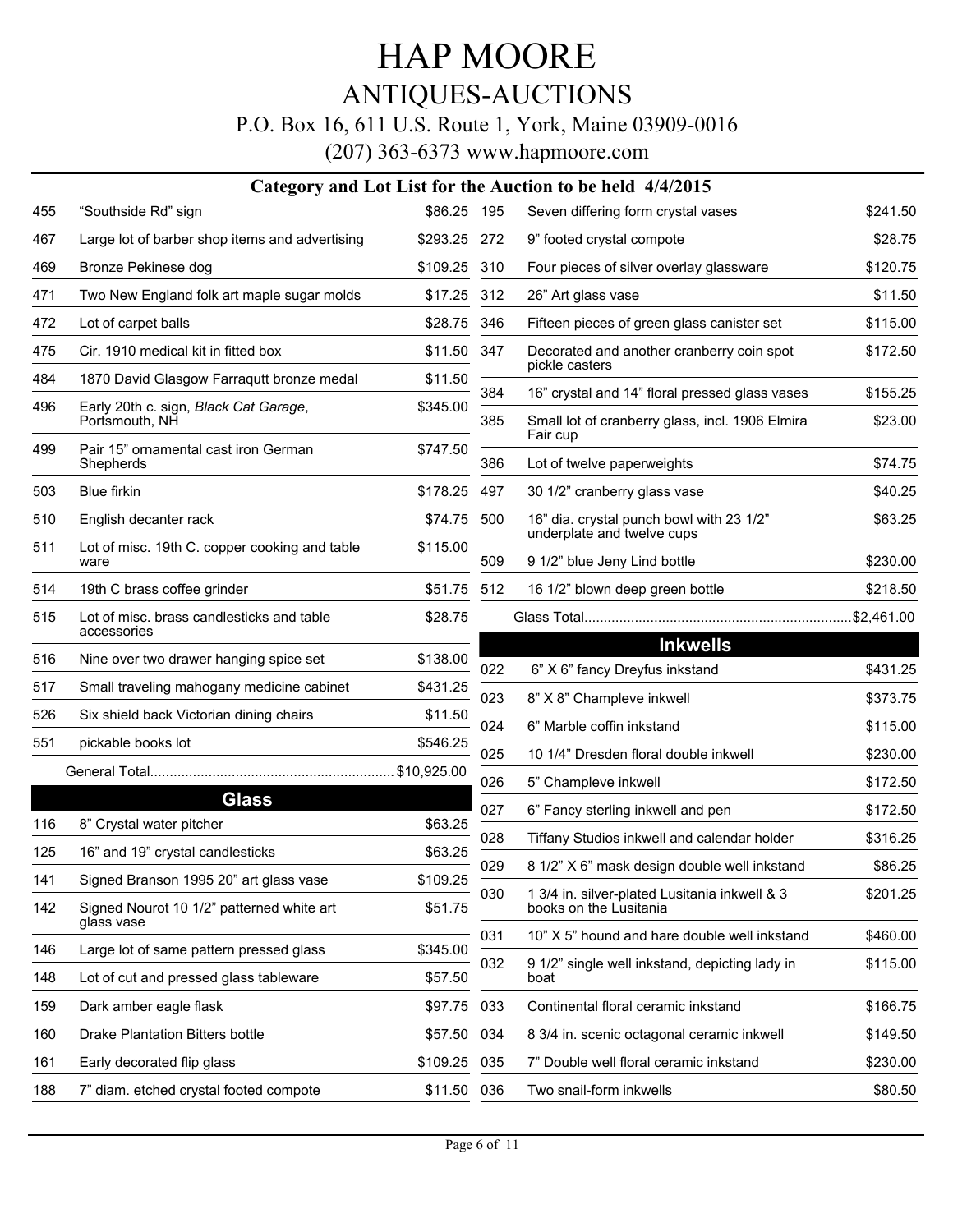### HAP MOORE ANTIQUES-AUCTIONS P.O. Box 16, 611 U.S. Route 1, York, Maine 03909-0016

|     |                                                          |              |            | Category and Lot List for the Auction to be held 4/4/2015                         |                      |
|-----|----------------------------------------------------------|--------------|------------|-----------------------------------------------------------------------------------|----------------------|
| 037 | Keene type and soapstone inkwells                        | \$270.25 065 |            | Four faience inkstands                                                            | \$97.75              |
| 038 | Art Deco milk glass globe inkwell on stand               | \$23.00      | 066        | Small Quimper and three other ceramic<br>inkwells                                 | \$63.25              |
| 039 | 6" Tall silver-plated crossed rifles and drum<br>inkwell | \$132.25     | 067        | Wedgwood inkwell on 10 1/2" tray                                                  | \$63.25              |
| 040 | 8" Female mask-decorated double inkwell on               | \$86.25      | 068        | 4" tall coal inkwell                                                              | \$46.00              |
|     | stand                                                    |              | 069        | 10" and 8" oval inkstands with glass wells                                        | \$155.25             |
| 041 | 10 1/2" Brass inkwell on double winged griffin<br>stand  | \$86.25      | 070        | Lot of misc. form brass inkwells                                                  | \$28.75              |
| 042 | Hammered copper and another Arts & Crafts<br>inkwell     | \$86.25      | 071        | Lot of misc. 20th C. inkwells                                                     | \$17.25              |
| 043 | 7 1/2" dia. Enameled fleur de lis inkwell on             | \$51.75      | 072        | Lot of three wood and glass inkwells                                              | \$28.75              |
|     | saucer                                                   |              | 073        | Lot of six glass and metallic inkstands                                           | \$34.50              |
| 044 | 5" X 5 1/2" Cast iron inkwell                            | \$34.50      | 074        | Lot of six misc. form brass inkwells                                              | \$28.75              |
| 045 | 6" square A. Jacobi repousse sterling<br>inkstand        | \$172.50     |            |                                                                                   |                      |
|     |                                                          |              |            | <b>Jewelry</b>                                                                    |                      |
| 046 | 9" X 9 1/2" silver-plated inkstands with wells           | \$86.25      | 005        | Howard 14K pocket watch with fob                                                  | \$690.00             |
| 047 | P. Broadhead & Co. Sheffield inkstand with<br>sphinxes   | \$74.75      | 006        | Howard 14k pocket watch                                                           | \$977.50             |
| 048 | 6" Oval sterling inkwell                                 | \$166.75     | 007        | Waltham 14k lady's pocket watch                                                   | \$212.75             |
| 049 | 3" X 2 1/2" Tip signed red crown on pillow               | \$40.25      | 008        | Waltham gold-filled pocket watch                                                  | \$86.25              |
|     | inkwell                                                  |              | 099        | Lot of sterling and costume jewelry                                               | \$218.50             |
| 050 | 4" tall .800 silver barrel shaped inkwell                | \$11.50      | 100        | Lot of jewelry, incl. gold-decorated pendant<br>with 14k chain and 10k ring       | \$402.50             |
| 051 | Walnut, steer and Madonna metallic inkwells              | \$51.75      |            |                                                                                   |                      |
| 052 | Baccarat ? and another stacked glass ball<br>inkwell     | \$63.25      | 101<br>102 | David Anderson, Norway, sterling jewelry lot<br>Lot of medals and costume jewelry | \$172.50<br>\$115.00 |
| 053 | Three colored glass Victorian inkwells                   | \$120.75     | 122        |                                                                                   |                      |
| 054 | Four colored glass Victorian inkwells                    | \$57.50      |            | Mixed metal costume jewelry lot                                                   | \$155.25             |
| 055 | 3 1/2" diam. silver-plated inkwell                       | \$40.25      | 145        | Sterling cuff bracelet                                                            | \$11.50              |
| 056 | Hobo-form hare and three other pressed                   | \$51.75      | 168<br>169 | 10k and diamond 32nd Degree Masonic ring<br>14K and diamond Maine Masonic Grand   | \$356.50<br>\$862.50 |
|     | glass inkwells                                           |              |            | Master's ring                                                                     |                      |
| 057 | Four decorated Victorian glass inkwells                  | \$97.75      | 170        | Lot of Masonic jewelry                                                            | \$230.00             |
| 058 | 2 in. Devil at the Anvil inkwell                         | \$51.75      | 198        | Lot of costume jewelry                                                            | \$247.25             |
| 059 | Six small clear glass inkwells                           | \$28.75      | 205        | Lot of 14k jewelry                                                                | \$1,150.00           |
| 060 | Seven silver top clear glass inkwells                    | \$212.75     | 206        | Lot of pearls with 14k, 18k and sterling clasps                                   | \$5.75               |
| 061 | Five clear glass inkwells                                | \$74.75      | 207        | Lot of jade, pearl, and hardstone jewelry                                         | \$189.75             |
| 062 | Lot of traveling and misc. glass inkwells                | \$34.50      | 237        | Lady's 14k and diamond lion ring                                                  | \$287.50             |
| 063 | 4" diam. English pewter inkwell                          | \$28.75      | 238        | Lot of gold jewelry                                                               | \$299.00             |
| 064 | 2 1/2" diam. lead inkwell                                | \$23.00      |            |                                                                                   |                      |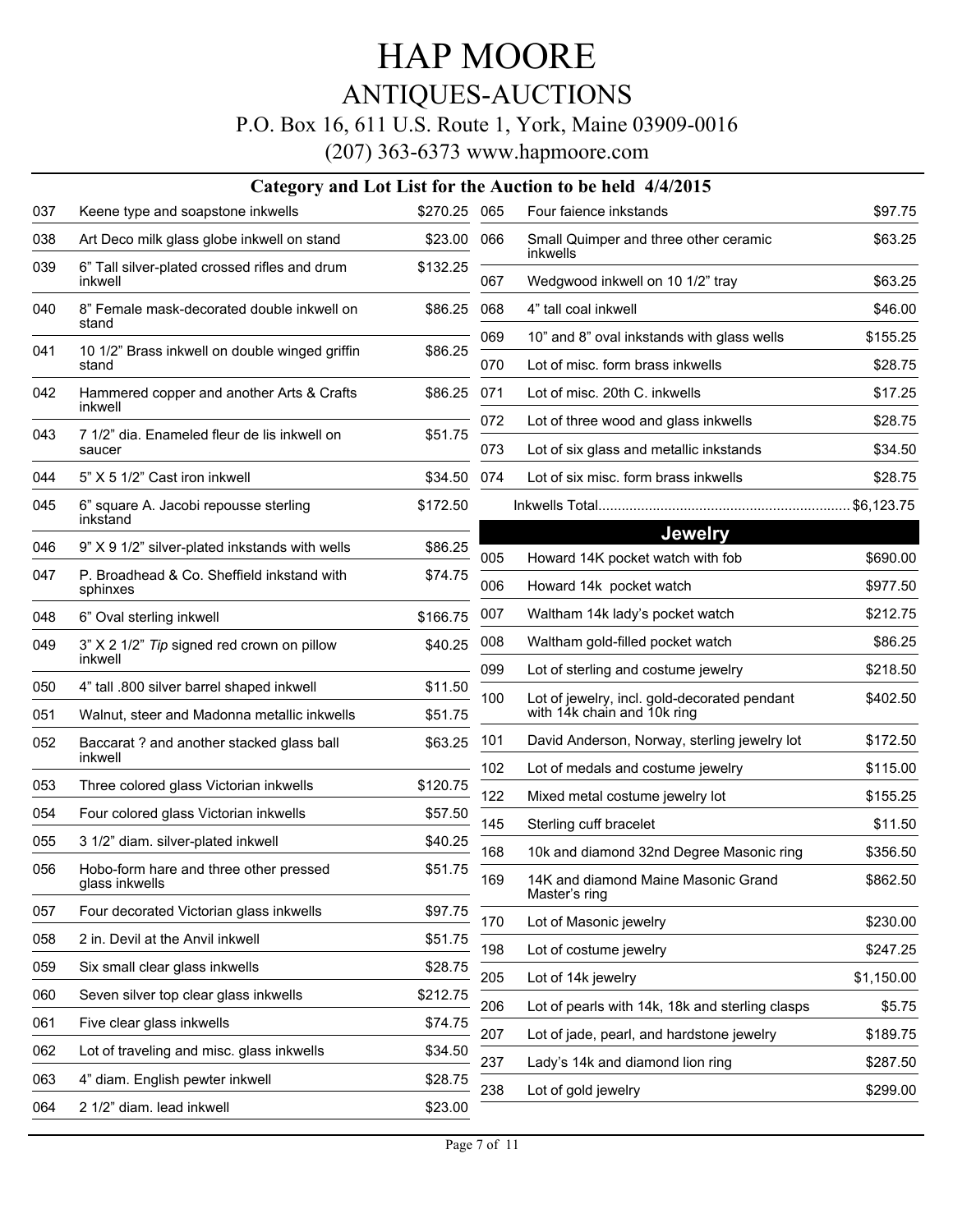#### ANTIQUES-AUCTIONS

#### P.O. Box 16, 611 U.S. Route 1, York, Maine 03909-0016

|     |                                                                  |              |     | Category and Lot List for the Auction to be held 4/4/2015                  |          |
|-----|------------------------------------------------------------------|--------------|-----|----------------------------------------------------------------------------|----------|
| 239 | Lot of sterling jewelry                                          | \$74.75 144  |     | Three 19th C. clear glass fluid lamps                                      | \$28.75  |
| 240 | Lot of costume jewelry                                           | \$74.75      | 203 | Pair 14" Chinese genre motif vase lamps                                    | \$805.00 |
| 275 | Lot of costume jewelry                                           | \$120.75 217 |     | Early two-light wrought iron table candle<br>holder                        | \$115.00 |
| 276 | Two 14k and one sterling necklace                                | \$149.50     |     |                                                                            |          |
| 277 | 14k diamond and emerald ring                                     | \$161.00     | 218 | Pair of figural metallic table lamps                                       | \$74.75  |
| 278 | 14k diamond and garnet ring                                      | \$333.50     | 252 | Pair of 28" table lamps with green glass<br>columns                        | \$143.75 |
| 392 | Lot of costume jewelry with dresser tray, jar<br>and jewelry box | \$471.50 258 |     | Brass table lamp with mosaic inlay and fancy<br>marble base two light lamp | \$28.75  |
| 406 | Lot of sterling jewelry                                          | \$253.00 260 |     | Gilt-decorated 29" metallic table lamp                                     | \$23.00  |
| 407 | Southwest sterling and turquoise squash<br>blossom necklace      | \$488.75     | 261 | 28" French gasofier double font table lamp                                 | \$103.50 |
| 423 | Lot of costume jewelry                                           | \$109.25     | 267 | Pair cir. 1900 brass wall sconces with brass<br>wall mounts                | \$86.25  |
| 431 | Pearl ring and fresh water pearl bracelet                        | \$11.50 290  |     | Arts & Crafts table lamp with green shade                                  | \$212.75 |
| 432 | 14k and Jade brooch and fish jade brooch                         | \$690.00 291 |     | Fancy wrought iron floor lamp with hanging                                 | \$258.75 |
| 433 | 14k and Pearl ring and fresh water pearl<br>bracelet             | \$189.75     | 298 | lantern shade<br>Bird and floral-decorated Asian table lamp                | \$40.25  |
| 482 | Lot of costume jewelry and military buttons                      | \$63.25      | 303 | Handel 7" lamp base                                                        | \$0.00   |
| 483 | Small lot of gold and sterling jewelry                           | \$126.50     | 304 | Three Cir. 1900 Metallic table lamps                                       | \$40.25  |
| 485 | Three cameo pins                                                 | \$178.25     | 305 | Pair of 24" cast iron table lamps                                          | \$51.75  |
| 547 | Lot of sterling jewelry                                          | \$241.50     | 306 | B & H lamp                                                                 | \$74.75  |
|     |                                                                  |              | 307 | 23" cast metallic table lamp                                               | \$57.50  |
|     | Lighting                                                         |              | 331 | Vincenzo Bertolotti figural lamp                                           | \$0.00   |
| 001 | Hanging Victorian hall light fixture                             | \$57.50      | 350 | Rose-decorated 30" Gone-With-the-Wind                                      | \$184.00 |
| 083 | Three light metallic table lamp                                  | \$11.50      |     | lamp                                                                       |          |
| 127 | Frosted glass pineapple motif table lamp                         | \$40.25      | 390 | 26: Five light crystal table candelabra                                    | \$322.00 |
| 129 | 12" bird and floral motif Japanese table lamp                    | \$172.50     | 461 | Two 1950's Fancy floral glass lamps                                        | \$28.75  |
| 130 | 12" vasiform Japanese table lamp                                 | \$126.50     | 498 | Fancy hanging Victorian light fixture                                      | \$0.00   |
| 131 | 17" Japanese green pottery table lamp                            | \$92.00      | 501 | Frosted Victorian table lamp                                               | \$40.25  |
| 132 | Chinese ginger jar table lamp                                    | \$11.50      | 552 | lamp                                                                       | \$5.75   |
| 133 | Kosmos Bruner lion and gladiator motif table<br>lamp             | \$11.50      |     | <b>Marine</b>                                                              |          |
| 134 | Kimberly brass lamp and Persian brass lamp                       | \$57.50      | 369 | 19th C nautical sextant                                                    | \$258.75 |
| 135 | Small dragon mofit Japanese table lamp                           | \$5.75       | 370 | Tate, Portsmouth, NH octant                                                | \$115.00 |
| 136 | 8" Asian floral and vine metallic table lamp                     | \$11.50 371  |     | Kelvin & Wilfrid O. White, Boston, boxed<br>nautical compass               | \$109.25 |
| 143 | Two Victorian pressed glass fluid lamps                          | \$51.75      |     |                                                                            |          |
|     |                                                                  |              |     |                                                                            |          |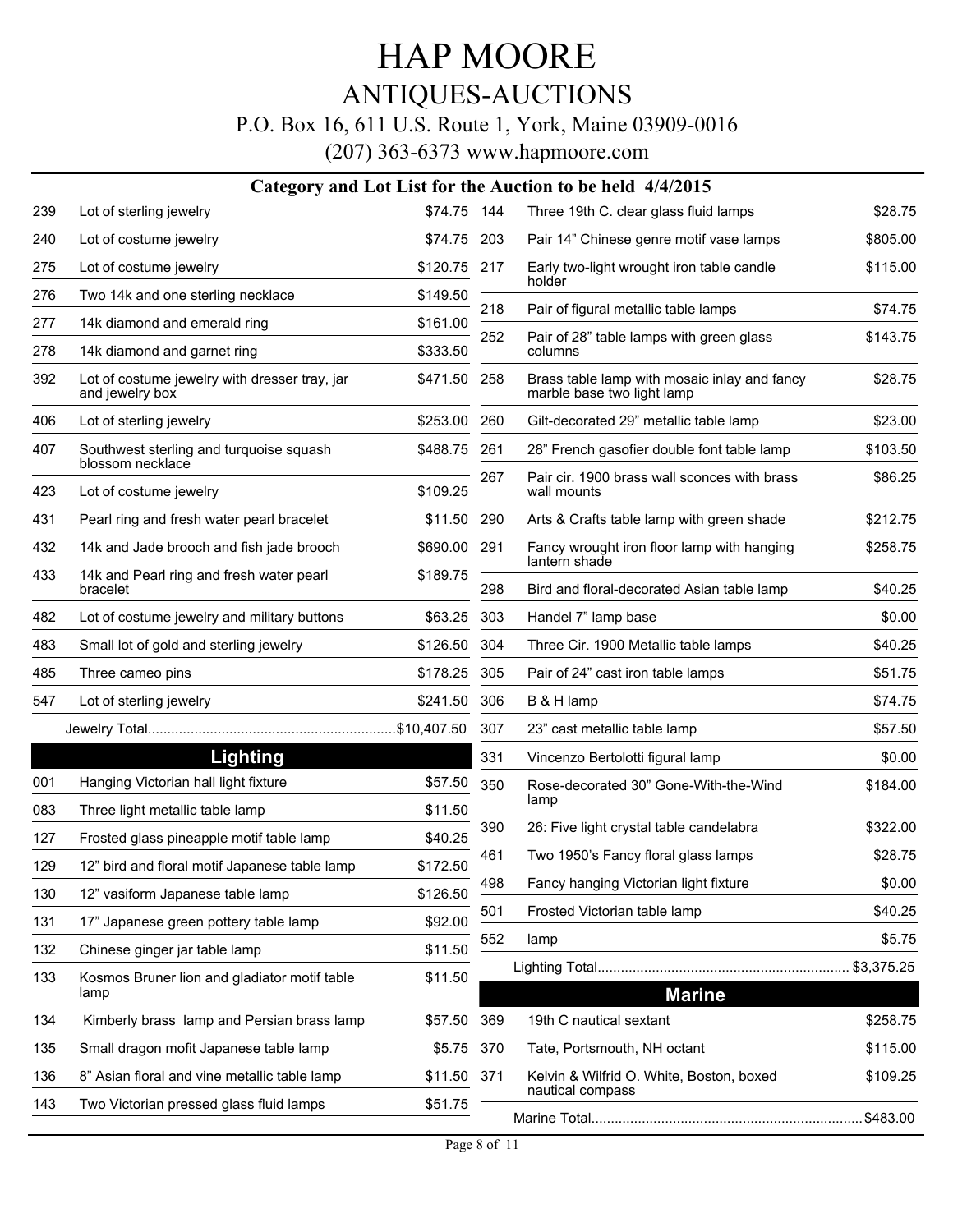### ANTIQUES-AUCTIONS

#### P.O. Box 16, 611 U.S. Route 1, York, Maine 03909-0016

|     |                                                                         |          |     | Category and Lot List for the Auction to be held 4/4/2015               |          |
|-----|-------------------------------------------------------------------------|----------|-----|-------------------------------------------------------------------------|----------|
|     | <b>Military</b>                                                         |          | 194 | Roseville jardiniere on stand                                           | \$178.25 |
| 339 | Signed William H. Taft 1911 military<br>appointment document            | \$143.75 | 200 | 11" diam. green American art pottery vase                               | \$40.25  |
| 340 | Signed Rutherford B. Hayes 1891 Military<br>legion appointment document | \$143.75 | 208 | Two blue-decorated crocks and Portland, ME<br>jug                       | \$172.50 |
|     |                                                                         |          | 209 | Four pieces of Swasey Pottery and unmarked<br>jug                       | \$235.75 |
|     | <b>Musical</b>                                                          |          | 211 | 7" redware jug                                                          | \$126.50 |
| 427 | Warren May mountain dulcimer                                            | \$172.50 | 241 | Seaweed-decorated yellow-ware bowl and                                  | \$138.00 |
| 428 | Oscar Schmidt autoharp                                                  | \$143.75 |     | blue Stafffordshire cup and saucer                                      |          |
| 429 | King Mortone string bass with stand                                     | \$517.50 | 293 | Roseville and Hull vases                                                | \$40.25  |
| 436 | Graphophone                                                             | \$184.00 | 299 | One gal. Swasey jug                                                     | \$28.75  |
|     |                                                                         |          | 300 | 1 1/2 gal. and 2 gal. Norton decorated<br>stoneware crocks              | \$178.25 |
|     | <b>Photography</b>                                                      |          | 319 | Twenty-five Quimper tiles                                               | \$51.75  |
| 178 | Lot of misc. photography and ephemera                                   | \$74.75  | 334 | Redware pot                                                             | \$11.50  |
| 182 | 1/6 plate Civil War ambrotype of James<br>Culver                        | \$132.25 | 393 | Pottery umbrella stand                                                  | \$11.50  |
| 212 | Two ambrotypes of Maine seamen                                          | \$51.75  | 438 | Twelve pieces of Nemadji pottery                                        | \$80.50  |
| 213 | 1/4 plate tintype of cottage scene with family                          | \$5.75   | 448 | Five majolica pitchers including fish                                   | \$103.50 |
| 216 | Five tintypes of children                                               | \$5.75   | 449 | Three pieces of Roseville, Parian and<br>Wedgwood pottery vase          | \$109.25 |
| 230 | Six tintypes of twins or siblings                                       | \$11.50  | 451 | LLadro girl with rabbit                                                 | \$109.25 |
| 231 | Five tintypes of male/female groups                                     | \$5.75   | 452 | Three pieces blue decorated stoneware                                   | \$161.00 |
| 281 | Cataloged grouping of early railroad<br>photography                     | \$120.75 | 453 | Five pieces of NY and other stoneware                                   | \$57.50  |
| 466 | Lot of WWI and WWII era photographs and                                 | \$109.25 | 502 | Three gal. blue-decorated crock                                         | \$103.50 |
|     | correspondence                                                          |          | 549 | Lot of nine pieces of Roseville Pottery                                 | \$224.25 |
|     |                                                                         |          |     |                                                                         |          |
|     | <b>Pipes</b>                                                            |          |     | <b>Rugs</b>                                                             |          |
| 181 | Ansel Adams photo folio                                                 | \$126.50 | 088 | 11'3" X 18" oriental carpet                                             | \$0.00   |
|     |                                                                         |          | 158 | 10' 3" X 5'2" Caucasian oriental carpet                                 | \$431.25 |
|     | <b>Postcards</b>                                                        |          | 283 | Three braided scatter rugs                                              | \$63.25  |
| 193 | Postcard album                                                          | \$51.75  | 341 | 8' X 3' Oriental runner                                                 | \$17.25  |
|     |                                                                         |          |     |                                                                         |          |
|     | <b>Pottery</b>                                                          |          |     | <b>Silver</b>                                                           |          |
| 147 | M. Doherty & Co., Boston 19th C. 9 1/2"<br>stoneware jug                | \$28.75  | 010 | Silver-plated covered casserole, two trays and<br>six sterling coasters | \$57.50  |
| 152 | 11" South American pottery face vase                                    | \$86.25  | 082 | Arts & Crafts sterling on copper picture frame<br>and 6" dish           | \$51.75  |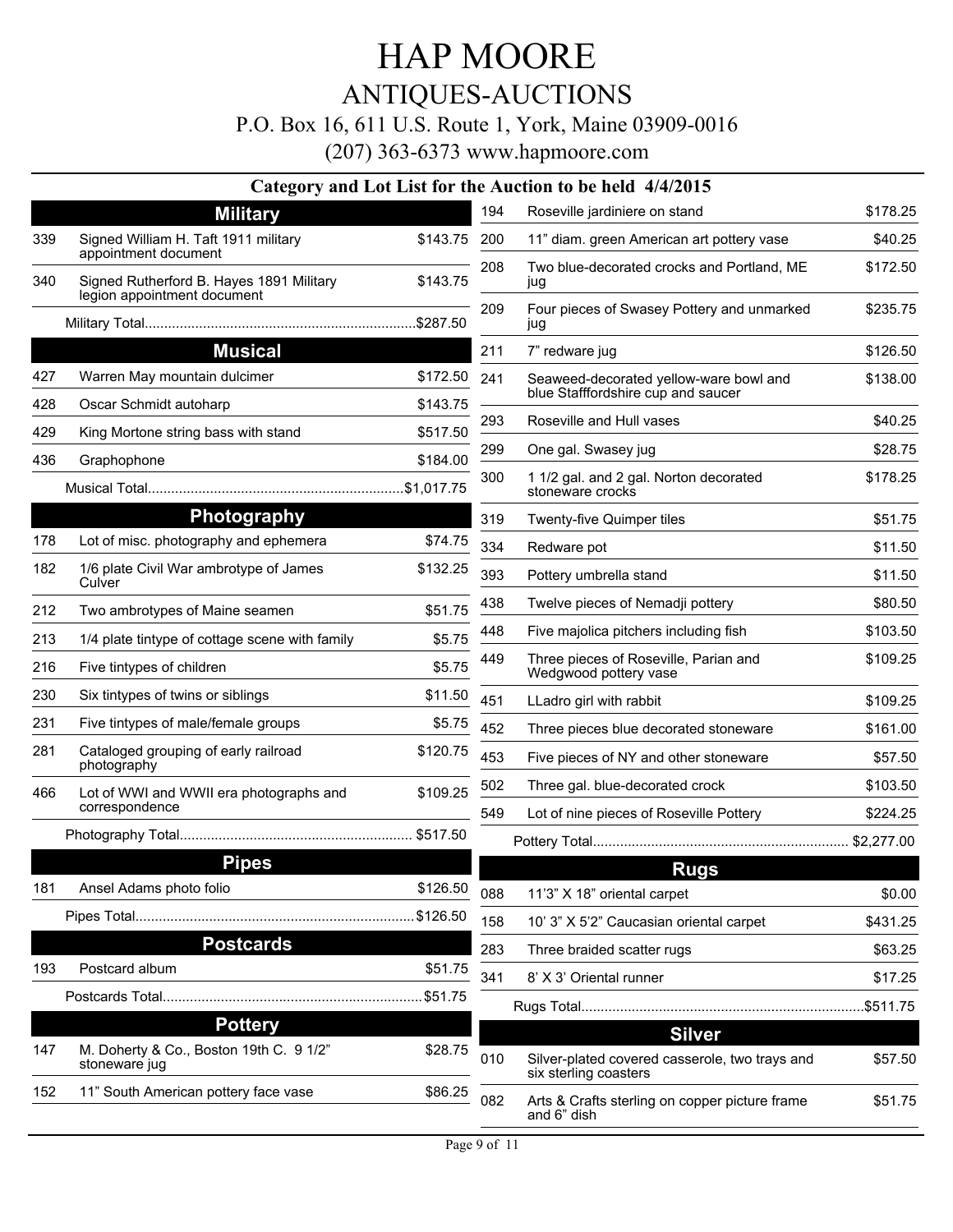### ANTIQUES-AUCTIONS

#### P.O. Box 16, 611 U.S. Route 1, York, Maine 03909-0016

|     | Category and Lot List for the Auction to be held 4/4/2015                                  |              |     |                                                           |            |  |  |  |
|-----|--------------------------------------------------------------------------------------------|--------------|-----|-----------------------------------------------------------|------------|--|--|--|
| 106 | Continental silver three piece tea set                                                     | \$460.00 543 |     | Lot of Lund sterling flatware                             | \$977.50   |  |  |  |
| 107 | 6" Double-handled Tiffany sterling bowl                                                    | \$287.50 544 |     | Set of Gorham sterling flatware                           | \$667.00   |  |  |  |
| 108 | Lot of misc. silver and 11 1/2" decorated<br>sterling tray                                 | \$276.00     | 545 | Sterling tea set                                          | \$862.50   |  |  |  |
| 163 | Eight 6" sterling plates                                                                   | \$333.50     | 546 | Lot of misc. sterling serving pieces and<br>candlesticks  | \$299.00   |  |  |  |
| 164 | Two small sterling bowls, demitasse and ice<br>tea spoons and brass tiebacks               | \$425.50     | 548 | Lot of misc. sterling flatware and silver-rim<br>coasters | \$103.50   |  |  |  |
| 165 | Fancy English silver-plated ice bucket and<br>other silver-plated ware                     | \$40.25 550  |     | Service for twelve Towle DeBussy sterling<br>flatware     | \$1,667.50 |  |  |  |
| 190 | Cartier boxed sterling smoke set                                                           | \$218.50     |     |                                                           |            |  |  |  |
| 196 | Small lot of sterling flatware                                                             | \$184.00     |     | <b>Sports</b>                                             |            |  |  |  |
| 232 | Theodore B. Starr sterling quart water pitcher                                             | \$540.50     | 236 | Winchester fly rod                                        | \$69.00    |  |  |  |
| 233 | Three piece Welles heavy silver-plated coffee                                              | \$1,092.50   | 286 | Three fly rods                                            | \$34.50    |  |  |  |
|     | service                                                                                    |              |     |                                                           |            |  |  |  |
| 244 | Lot of sterling flatware and serving pieces                                                | \$299.00     |     | <b>Textiles &amp; Clothing</b>                            |            |  |  |  |
| 318 | P. Picasso designed Tiffany sterling pen                                                   | \$74.75      | 086 | Signed 1851 York County Parish, Penn.                     | \$0.00     |  |  |  |
| 348 | Victorian claw foot table caster set                                                       | \$230.00     |     | coverlet                                                  |            |  |  |  |
| 351 | Poole Silver Co. putti-mounted bride's basket<br>with gilded flower cranberry glass basket | \$258.75     | 412 | Large lot of old quilts, wovens and baby<br>clothes       | \$247.25   |  |  |  |
| 364 | 15 1/2" fancy silver-plated coffee urn                                                     | \$86.25      | 474 | J. Laughton bird tapestry                                 | \$322.00   |  |  |  |
| 381 | Lot of misc. silver-plated tableware                                                       | \$57.50      |     |                                                           |            |  |  |  |
| 382 | Lot of sterling tableware                                                                  | \$115.00     |     | <b>Toys</b>                                               |            |  |  |  |
| 391 | 22" X 16" reticulated silver-plate tray with                                               | \$178.25     | 282 | Early Lionel locomotive, three cars and tracks            | \$63.25    |  |  |  |
|     | gallery                                                                                    |              | 294 | Lot of ten misc. 20th c. windup and other toys            | \$57.50    |  |  |  |
| 443 | 12" Sterling Gorham shallow bowl                                                           | \$327.75     | 322 | Victorian dollhouse                                       | \$28.75    |  |  |  |
| 444 | Ten pieces sterling and six pieces glass<br>mounted sterling serving items                 | \$195.50     | 359 | 24" Toy Texaco delivery truck                             | \$28.75    |  |  |  |
| 493 | Lot of misc. sterling table accessories                                                    | \$373.75     | 361 | 23" Toy Buddy L tow truck                                 | \$138.00   |  |  |  |
| 494 | Wallace sterling flatware service for twelve                                               | \$1,564.00   | 362 | 26" Keystone pressed steel toy locomotive                 | \$345.00   |  |  |  |
| 495 | Small lot of sterling accessories                                                          | \$172.50     | 363 | 24" Keystone Railroad ride-on toy locomotive              | \$287.50   |  |  |  |
| 505 | Small lot of sterling spoons                                                               | \$247.25     | 460 | Cigar vendor, monkey, and Charlie Weaver<br>toys          | \$34.50    |  |  |  |
| 513 | Lot of misc. silver-plated and sterling<br>tableware                                       | \$57.50      |     |                                                           | \$983.25   |  |  |  |
| 537 | Pair 12 1/2" Fancy silver-plated candlesticks                                              | \$40.25      |     | <b>Weapons</b>                                            |            |  |  |  |
| 541 | Set of International Silver Silver Melody                                                  | \$690.00     | 380 | Double barrel 20 ga. Charles Harvan shotgun               | \$316.25   |  |  |  |
|     | sterling flatware                                                                          |              | 504 | Frank Wesson (Worcester) octantal barrel rifle            | \$603.75   |  |  |  |
| 542 | Lo of Lund Eloquence sterling flatware                                                     | \$402.50     |     |                                                           | .\$920.00  |  |  |  |